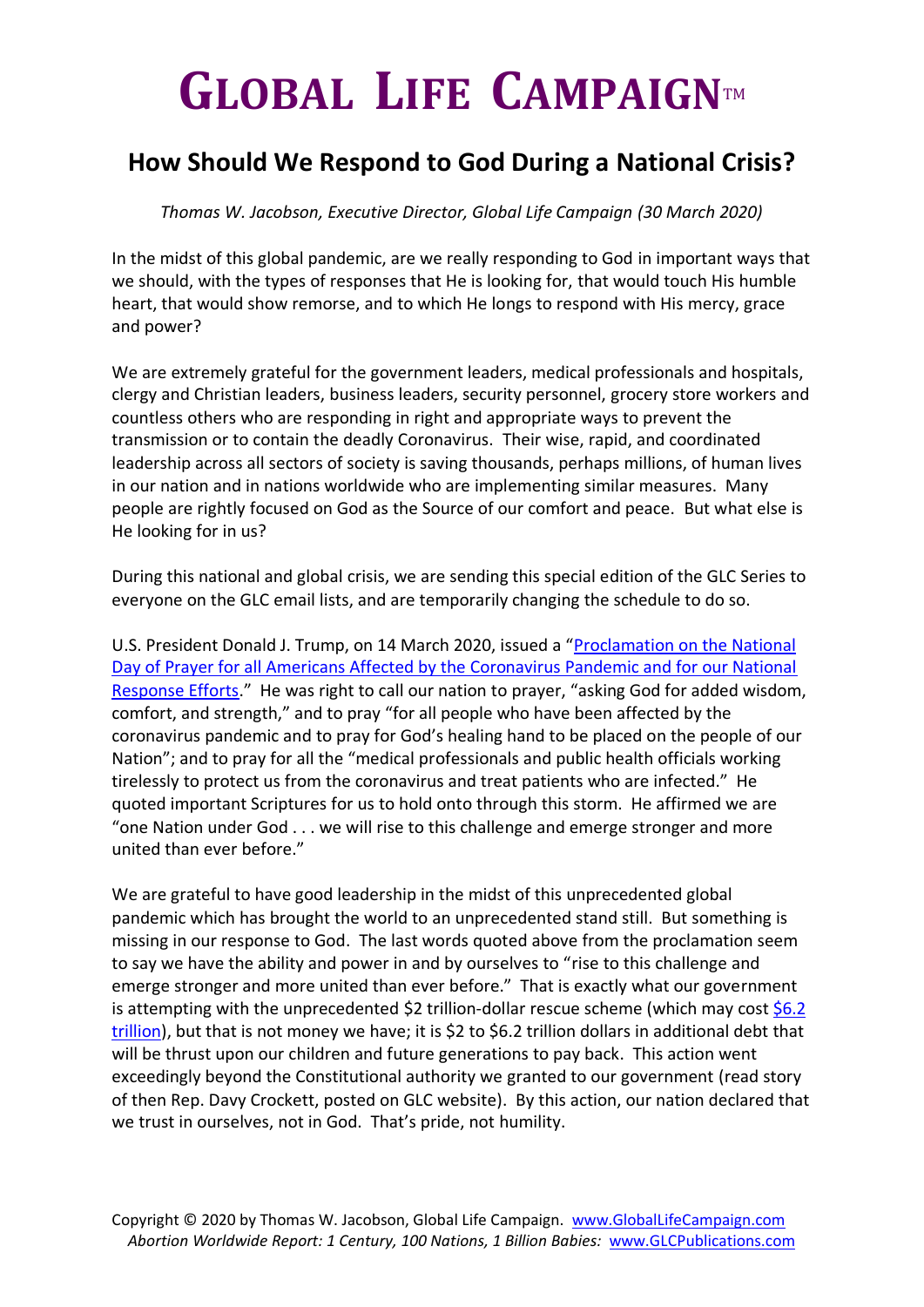I was pondering, "How did leaders in my nation rightly respond to God in past generations when they faced major crises that could have destroyed the nation, and that cost many thousands of human lives? And how did their responses differ from ours?"

At least 10 times during the War for Independence, between 1775 and 1782, the Continental Congress and General George Washington called the American Colonies to "a Day of public Humiliation, Fasting, and Prayer."[1] From my limited studies of that war, the Americans should never have won a single battle. Yet God heard their humble, earnest prayers and cries for help, and they witnessed His interventions (too much to mention here). Our clergy and president have called us to prayer, but not to humiliation and fasting.

On 30 March 1863 (157 years ago from today), President Abraham Lincoln wrote "A Proclamation" that I framed and put on the wall in front of my desk. During the Civil War, which nearly destroyed the United States, Lincoln called for "a day of national humiliation, fasting, and prayer" at least three times. I'm going to quote almost every word of his 1863 proclamation, which was issued in the middle of the war after about 250,000 Americans had been killed. Then I'll make some observations.

 "Whereas the Senate of the United States, devoutly recognizing the supreme authority and just government of Almighty God in all the affairs of men and of nations, has by a resolution requested the President to designate and set apart a day for national prayer and humiliation; and

 "Whereas it is the duty of nations as well as of men to own their dependence upon the overruling power of God, to confess their sins and transgressions in humble sorrow, yet with assured hope that genuine repentance will lead to mercy and pardon, and to recognize the sublime truth, announced in the Holy Scriptures and proven by all history, that those nations only are blessed whose God is the LORD;

 "And, insomuch as we know that by His divine law nations, like individuals, are subjected to punishments and chastisements in this world, may we not justly fear that the awful calamity of civil war which now desolates the land may be but a punishment inflicted upon us for our presumptuous sins, to the needful end of our national reformation as a whole people? We have been the recipients of the choicest bounties of Heaven; we have been preserved these many years in peace and prosperity; we have grown in number, wealth, and power as no other nation has ever grown. But we have forgotten God. We have forgotten the gracious hand which preserved us in peace and multiplied and enriched and strengthened us, and we have vainly imagined, in the deceitfulness of our hearts, that all these blessings were produced by some superior wisdom and virtue of our own. Intoxicated with unbroken success, we have become too self-sufficient to feel the necessity of redeeming and preserving grace, too proud to pray to the God that made us.

 "It behooves us, then, to humble ourselves before the offended Power, to confess our national sins, and to pray for clemency and forgiveness.

 "Now, therefore, in compliance with the request, and fully concurring in the views of the Senate, I do by this my proclamation designate and set apart Thursday, the 30<sup>th</sup> day of April 1863, as a day of national humiliation, fasting, and prayer. And I do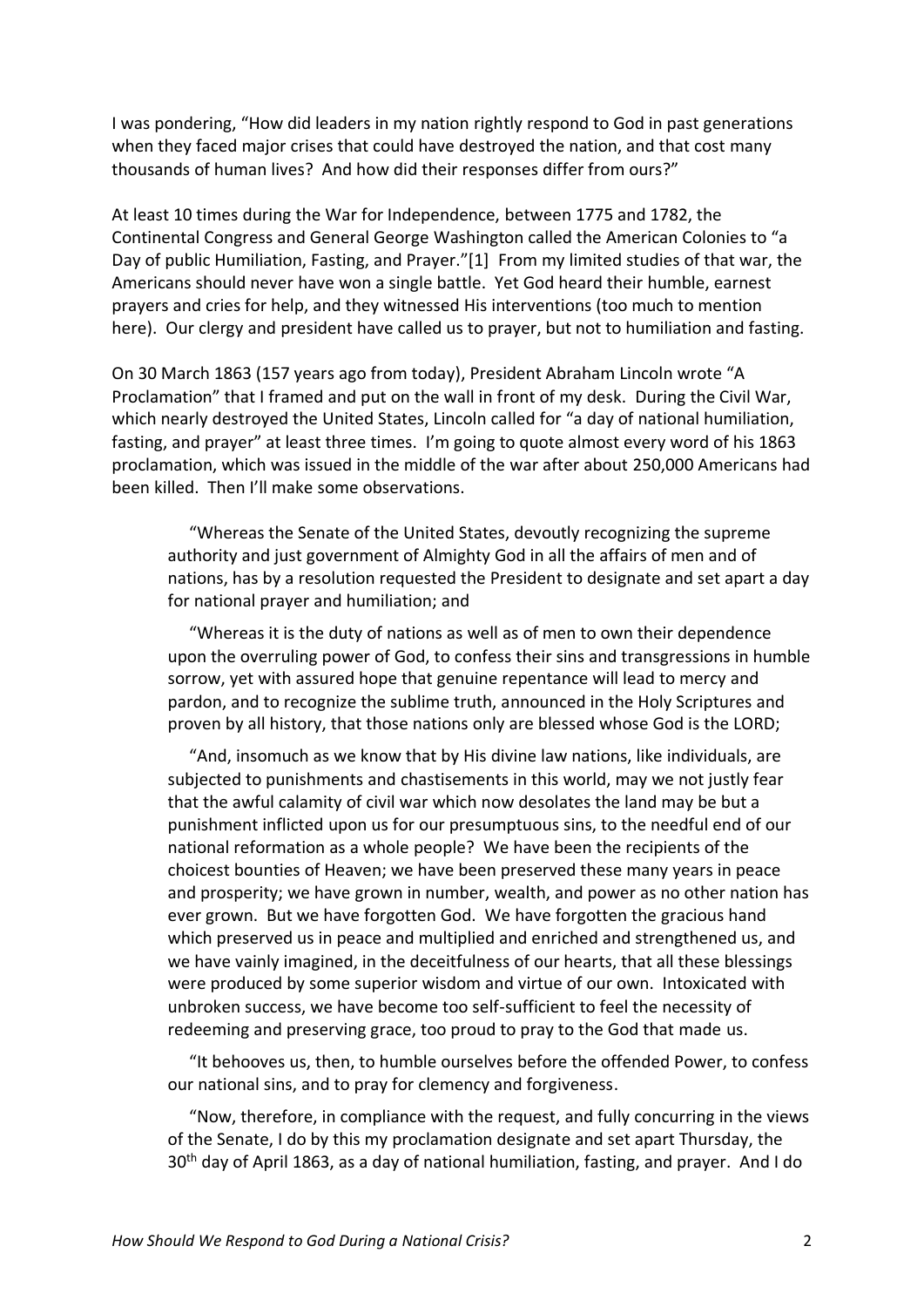hereby request all the people to abstain on that day from their ordinary secular pursuits, and to unite at their several places of public worship and in their respective homes in keeping the day holy to the Lord and devoted to the humble discharge of the religious duties proper to that solemn occasion.

 "All this being done in sincerity and truth, let us then rest humbly in the hope authorized by the divine teachings that the united cry of the nation will be heard on high and answered with blessings no less than the pardon of our national sins and the restoration of our now divided and suffering country to its former happy condition of unity and peace."[2]

Observations:

- It was the Senate, representing the states and people of the nation, that brought the request for such a proclamation to the President.
- Both the Senate and President understood "the supreme authority and just government of Almighty God" over all nations, including the United States.
- They understood that God, based on "His divine law," punishes and chastises "nations . . . in this world" for their national sins, and that the Civil War was a judgment of God for the national sin of slavery and its numerous related sins.
- They understood that God brings "punishments and chastisements" to break the destructive forces of sin and evil, and reform and restore the nation.
- They understood that it was the responsibility of the leaders and people of every nation "to confess their sins and transgressions in humble sorrow"; and if they did, then they would have "assured hope that genuine repentance will lead to mercy and pardon"; and then they would live out "the sublime truth, announced in the Holy Scriptures and proven by all history, that those nations only are blessed whose God is the LORD."
- They understood that prayer was not enough, that repentance must be genuine, and that they must also fast and publicly humble themselves before Almighty God if they wanted to see Him intervene marvelously on their behalf.

The Civil War continued for two more years, with total military deaths reaching 498,000. But after the war was over, and the judgment was finished, then God remembered and honored these days of national "humiliation, fasting and prayer." He blessed the nation and the world with countless inventions and the industrial revolution, perhaps rescuing economies that had depended upon a slave labor force, and He blessed our nation with incomparably greater abundance and prosperity.

No human mind can fully imagine, and no words can adequately describe, how gracious our Heavenly Father is eager to be toward us if we will truly and genuinely humble ourselves before "the offended Power." But our national sins stand as a massive mountain between us and Him, between us and those blessings and restoration. As a nation, we have rejected the Creator's existence and our accountability to Him; rejected the sanctity of human life created by Him; rejected the institution of marriage and family designed by Him for our good; are blinded by innumerable idolatries (whoever or whatever we love, fear, value or cherish more than God; whatever is first that is not God Himself); are guilty of immorality of every imaginable type; and the innocent blood of 61.3 million babies cries out to God day and night, leaving a curse on our nation until their blood is atoned for and the bloodshed